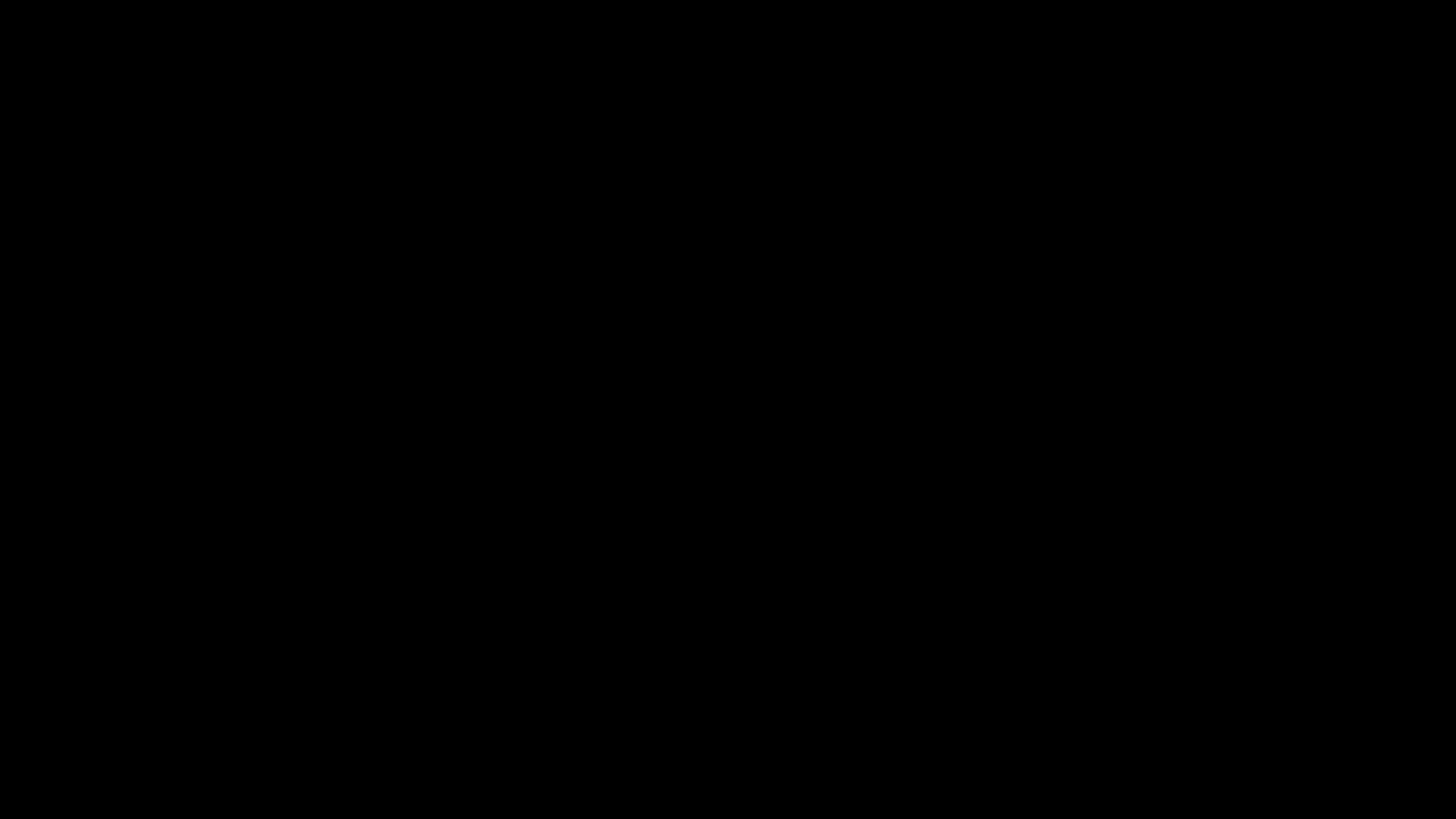The Economic Wave Has Crested, But The Trough That Follows Is Not Expected to be Steep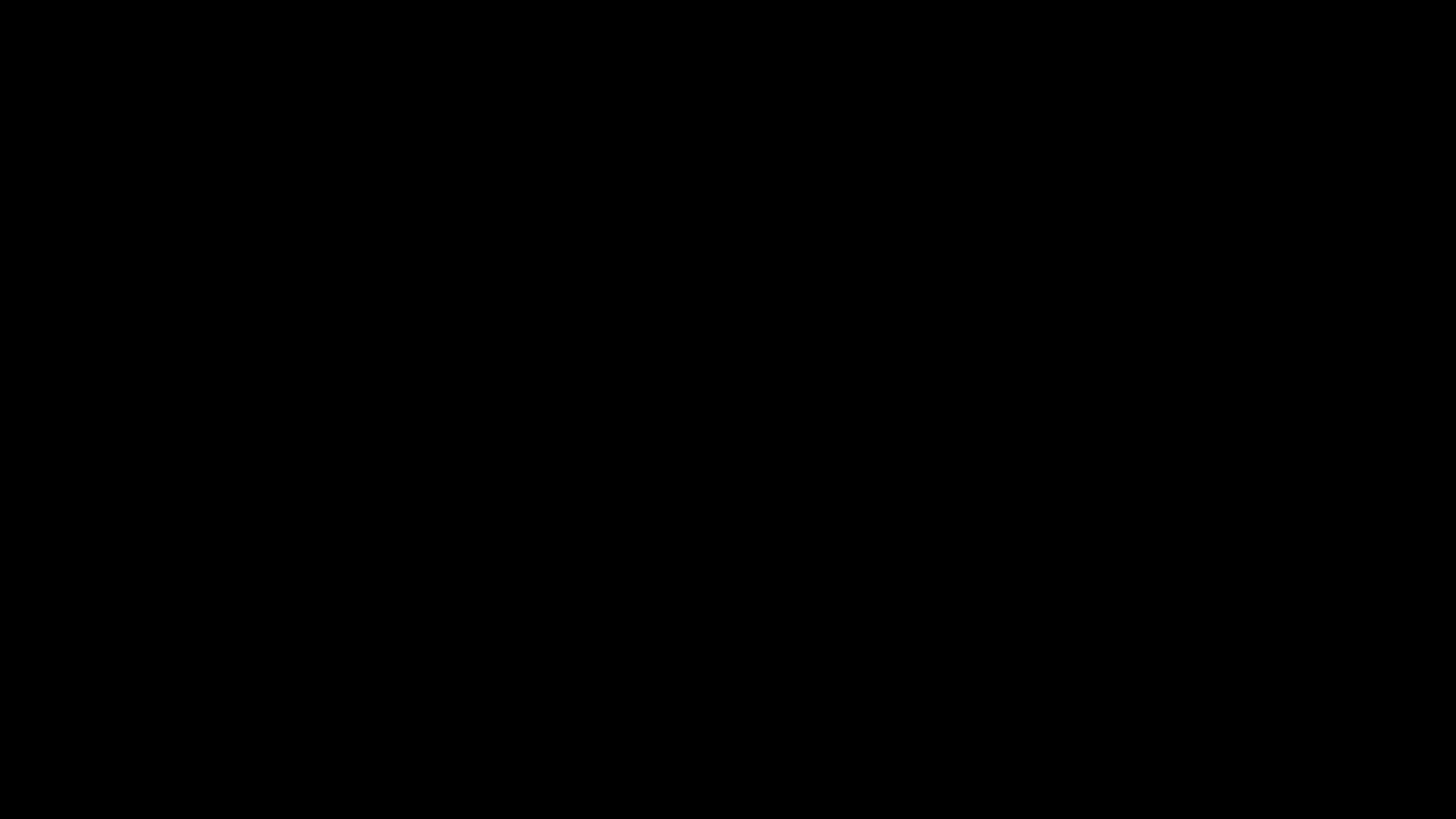Did The Economic Wave Crest During 2019?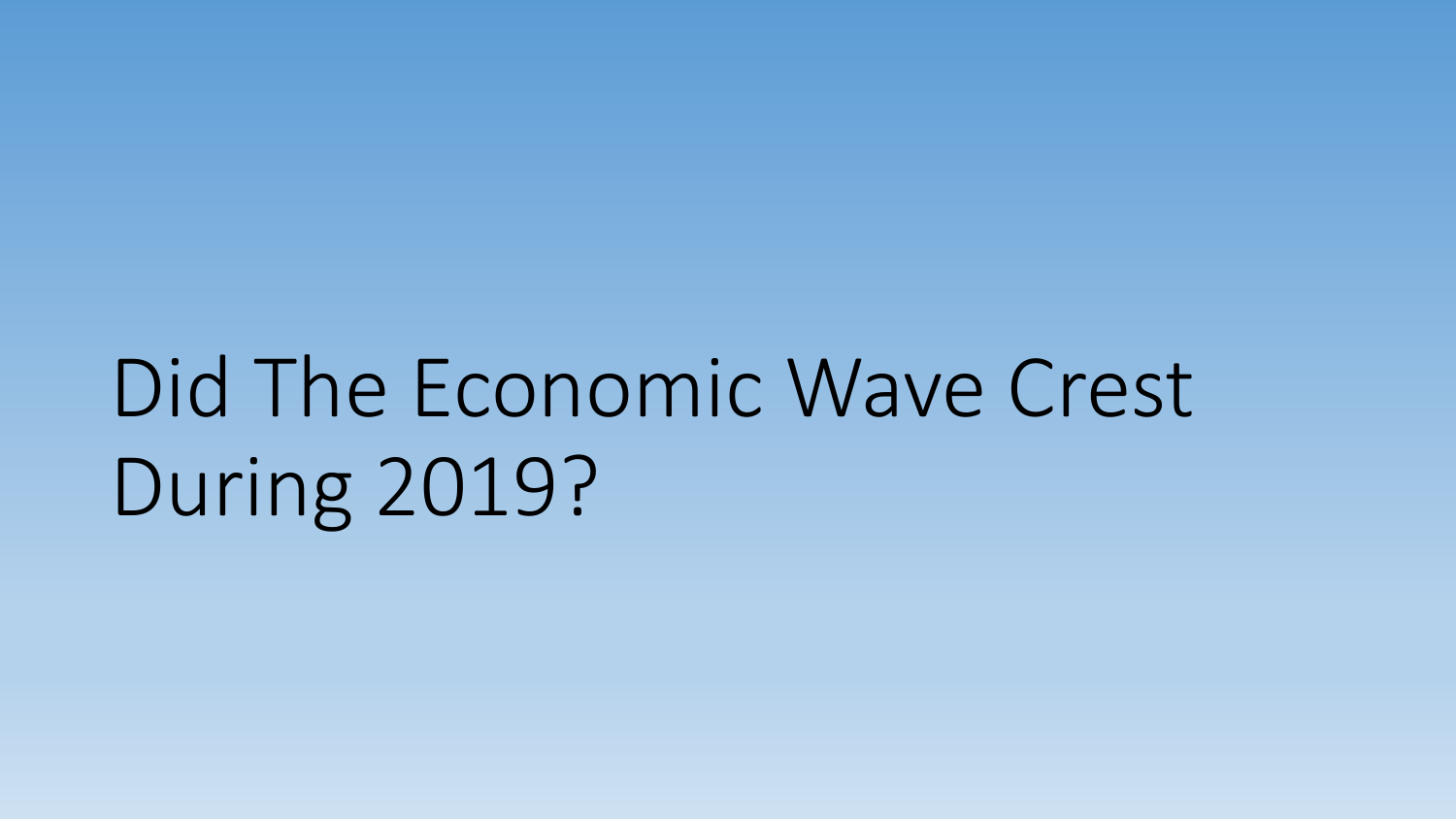### New Orders Have Slowed

#### Year-Over-Year Change West Michigan PMI (3MM)



Source: GVSU Supply Chain

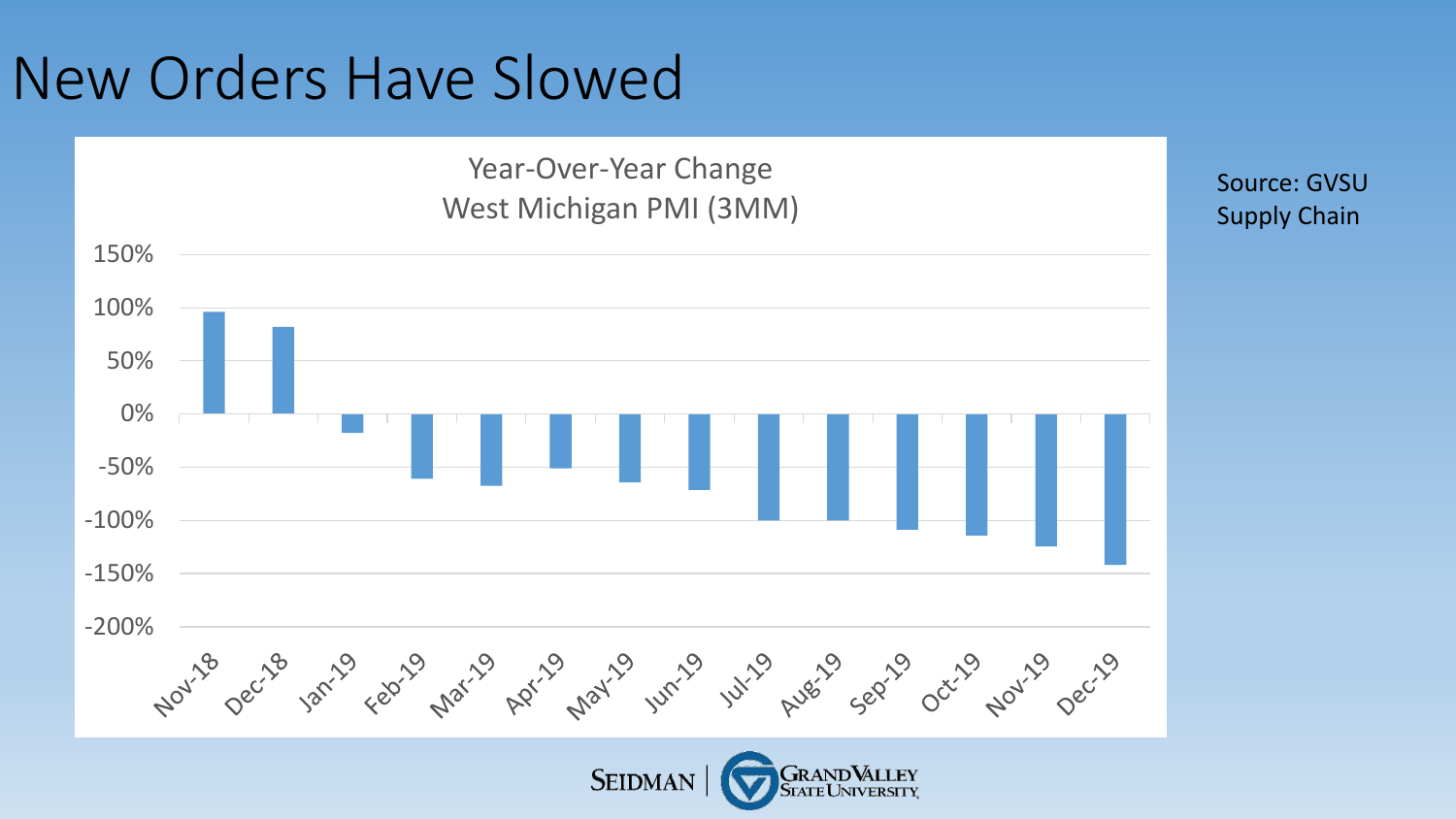# Manufacturing Recession?

Year-Over-Year Change in Hours Worked Manufacturing (3MM)



Source: BLS CES Survey – Transformations: P. Isely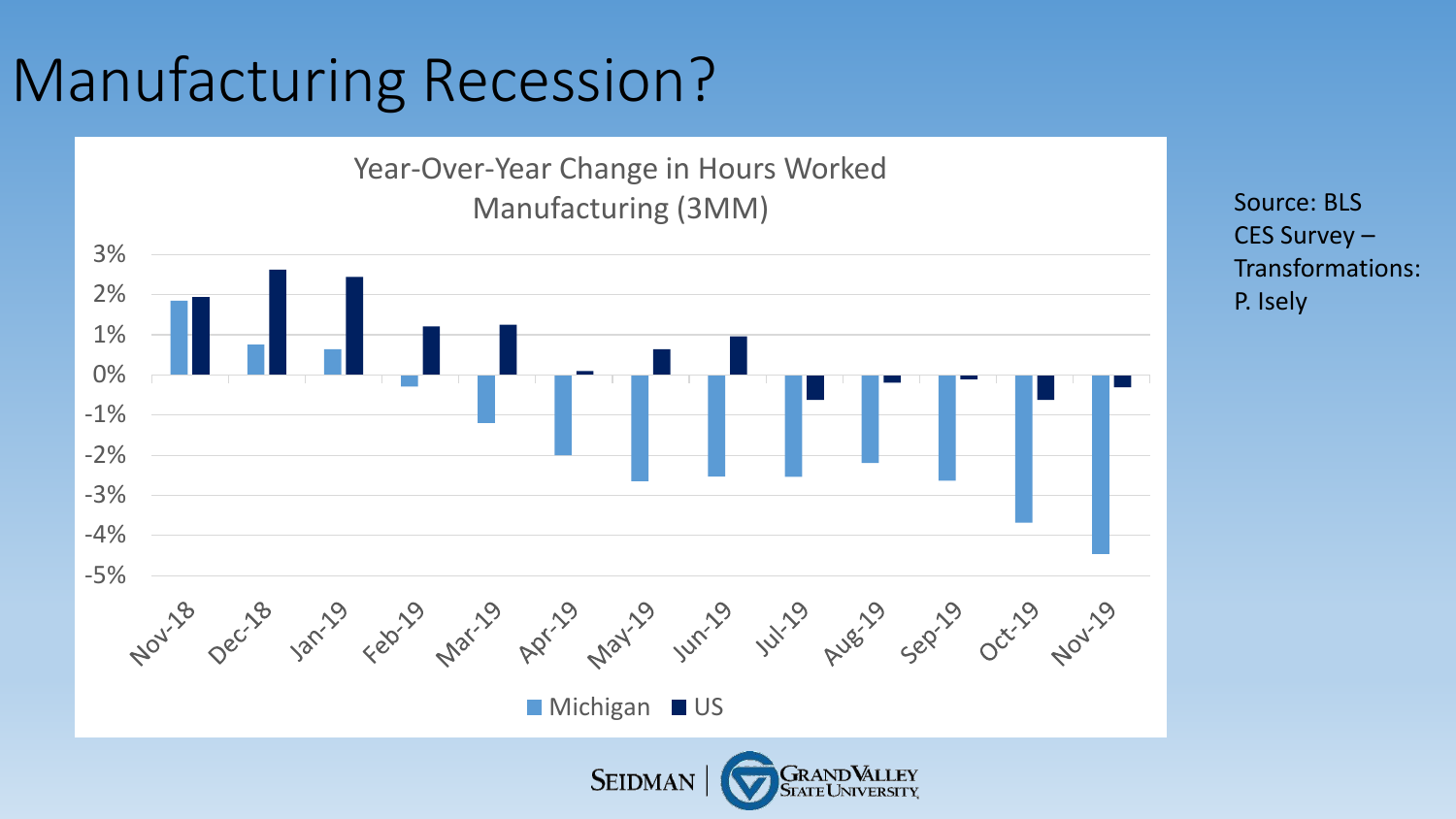# Slowing The Rest Of The Economy?

Year-Over-Year Change in Hours Worked All Private Jobs (3MM)



Source: BLS CES Survey – **Transformations** P. Isely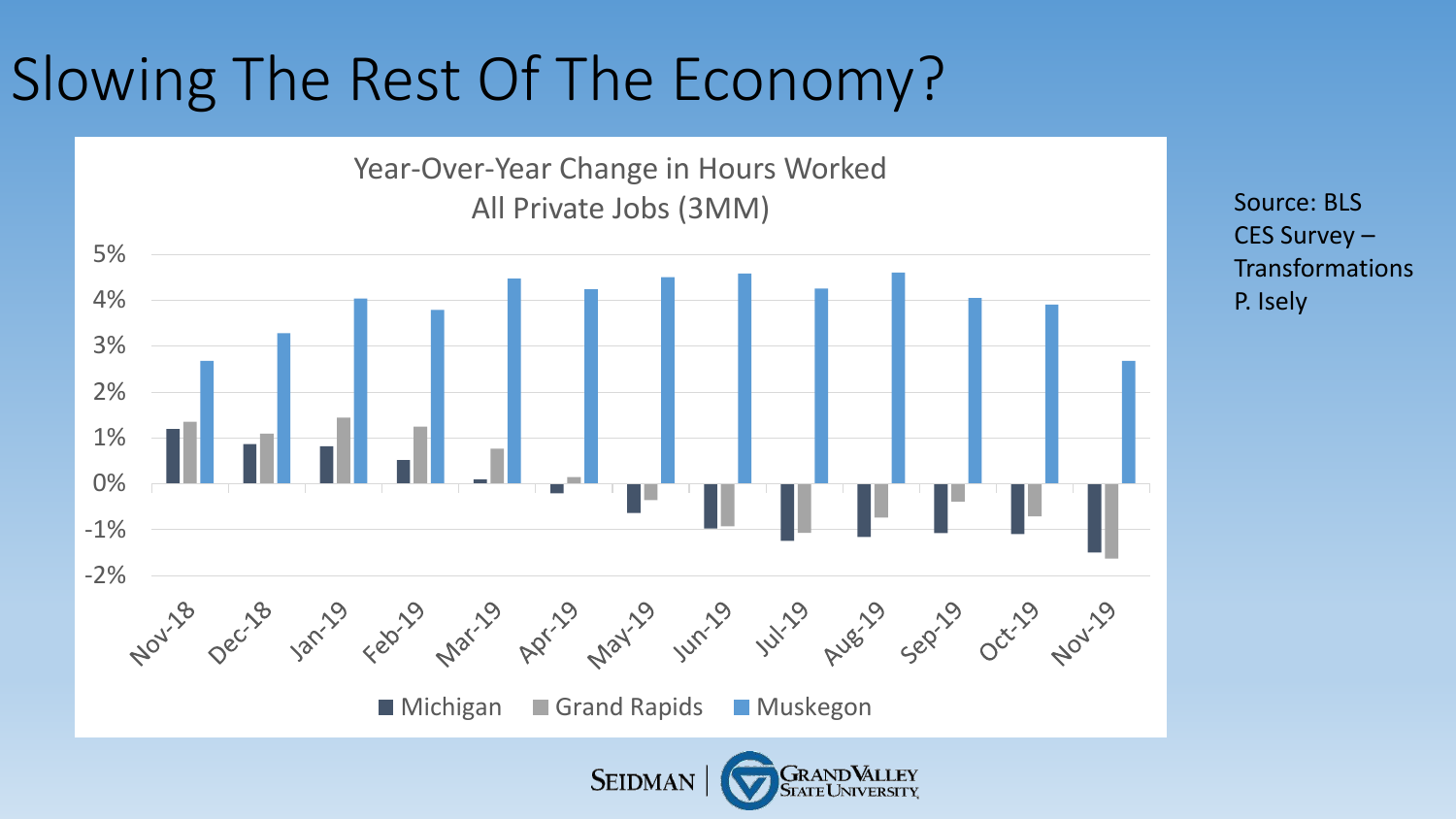### Wage Growth Has Crested

#### Year-Over-Year Change in Hourly Wages All Private Jobs (3MM)



**SEIDMAN** 

**GRANDVALLEY** 

**State University** 

Source: BLS CES Survey – Transformations: P. Isely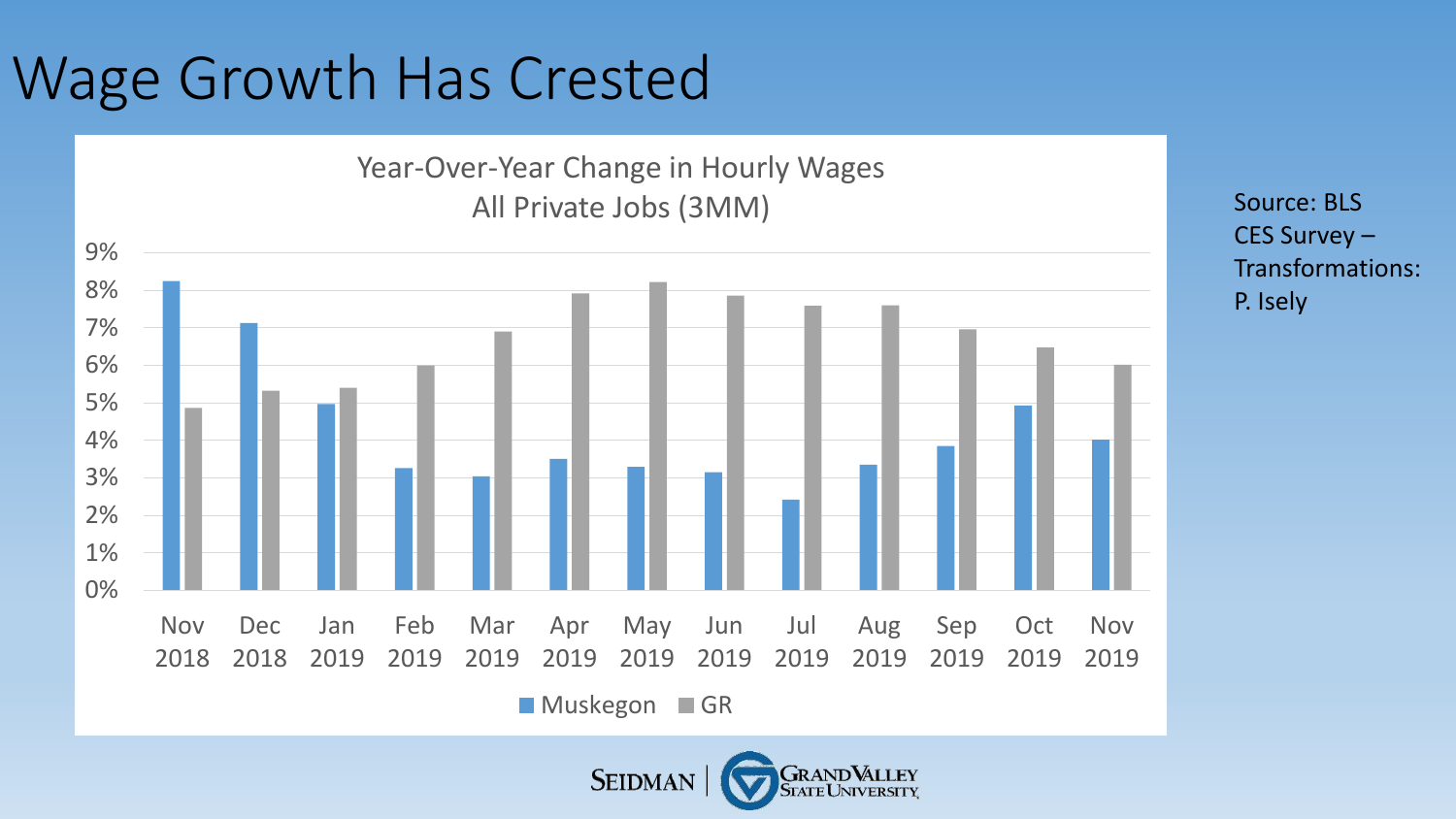# Will The Tide Turn During 2020?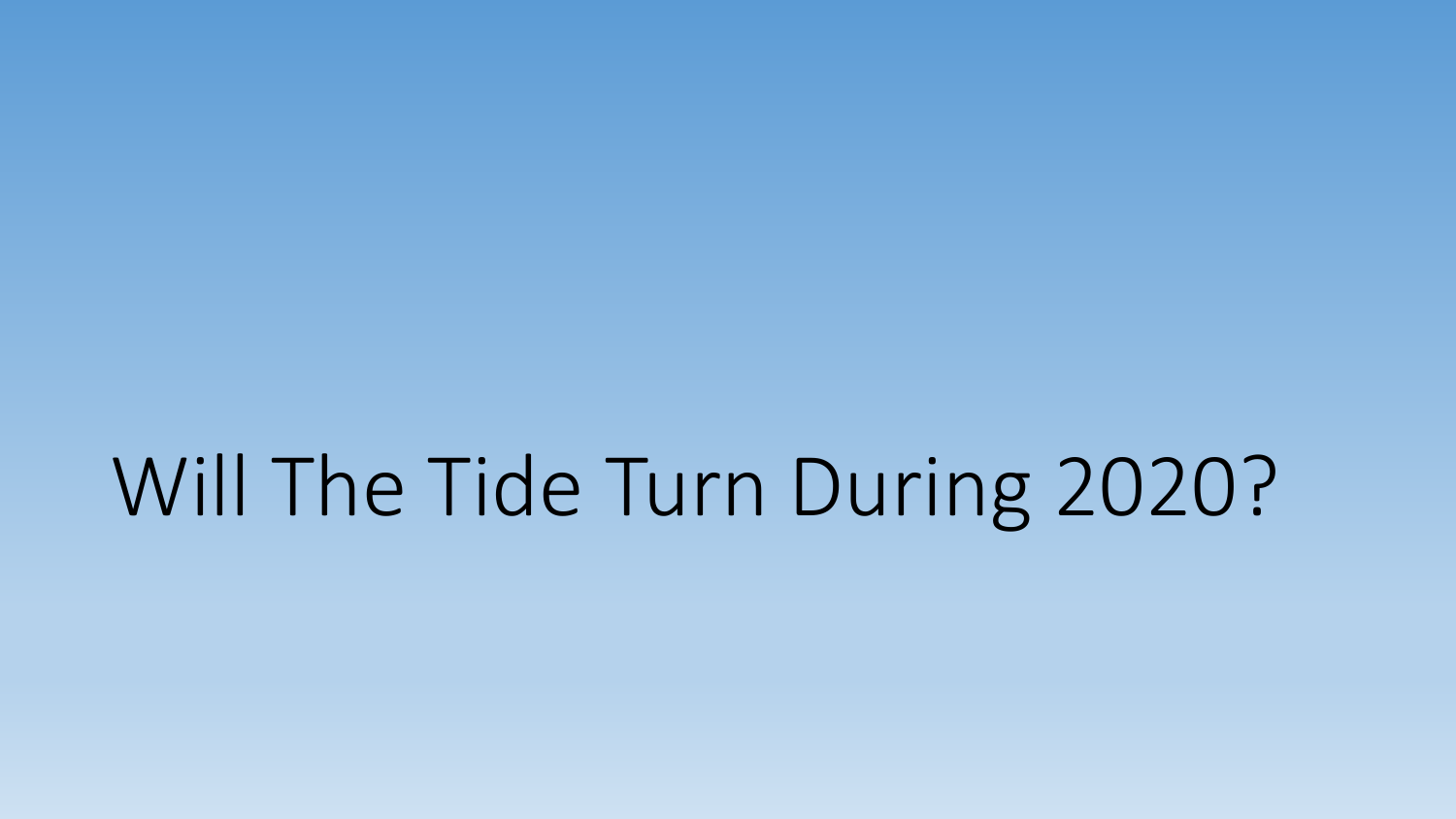#### Sales Expectations Weakening – West Michigan

Anticipated Change in Sales 2020 vs 2019 Expectations

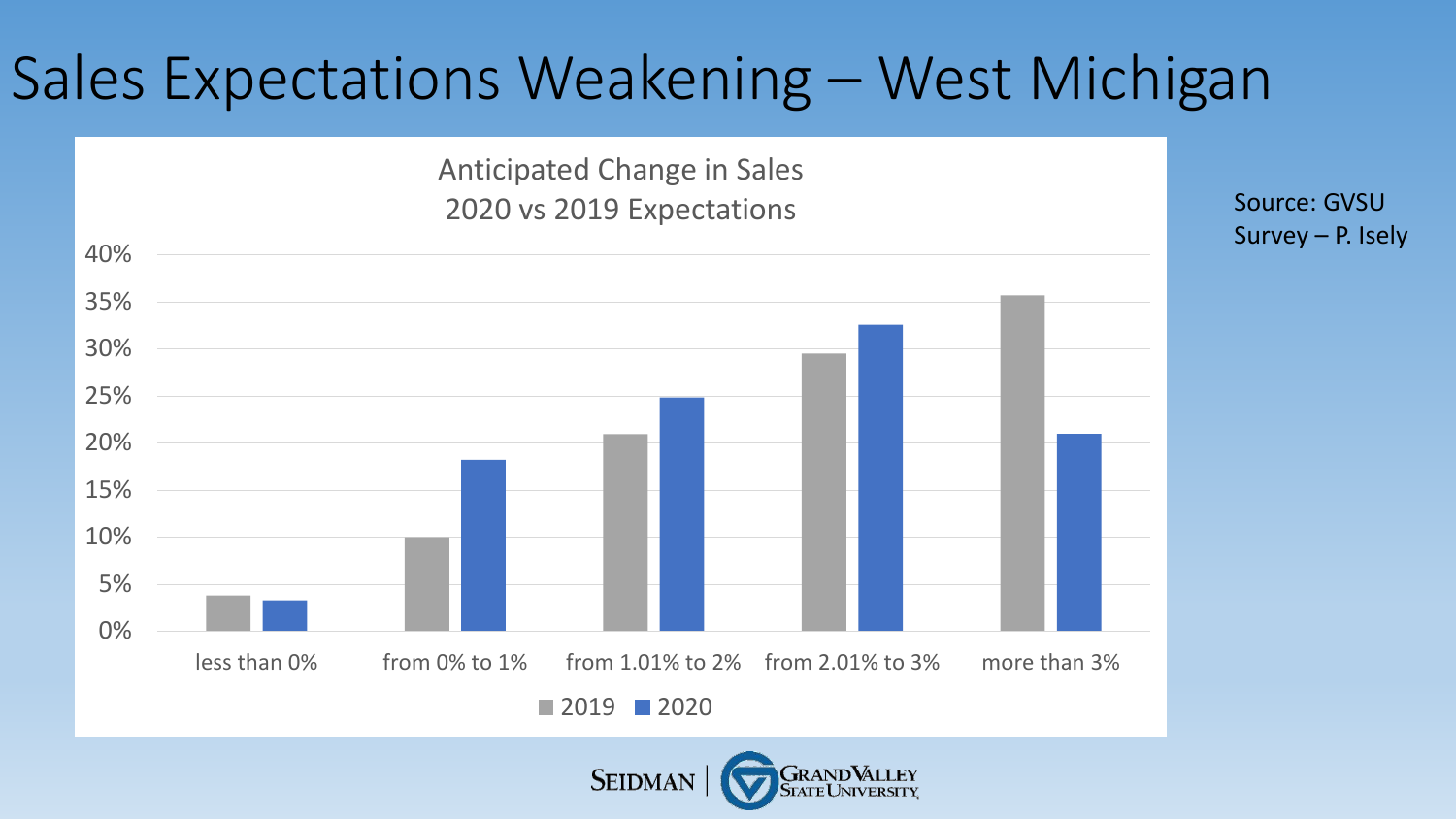#### Fewer New Workers Needed In West Michigan

Anticipated Change in Employment 2020 vs 2019 Expectations

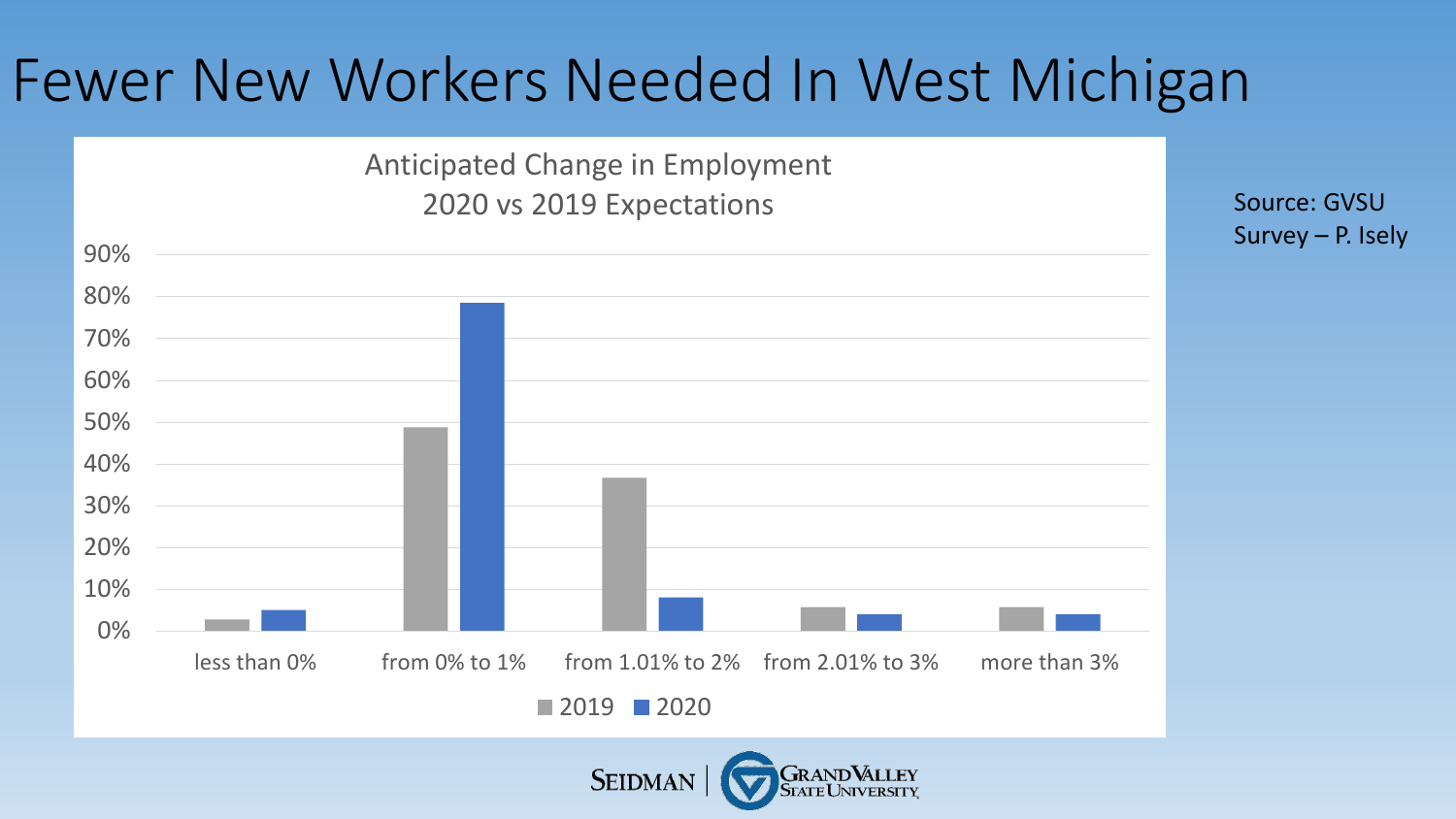## West Michigan Confidence Has Crested

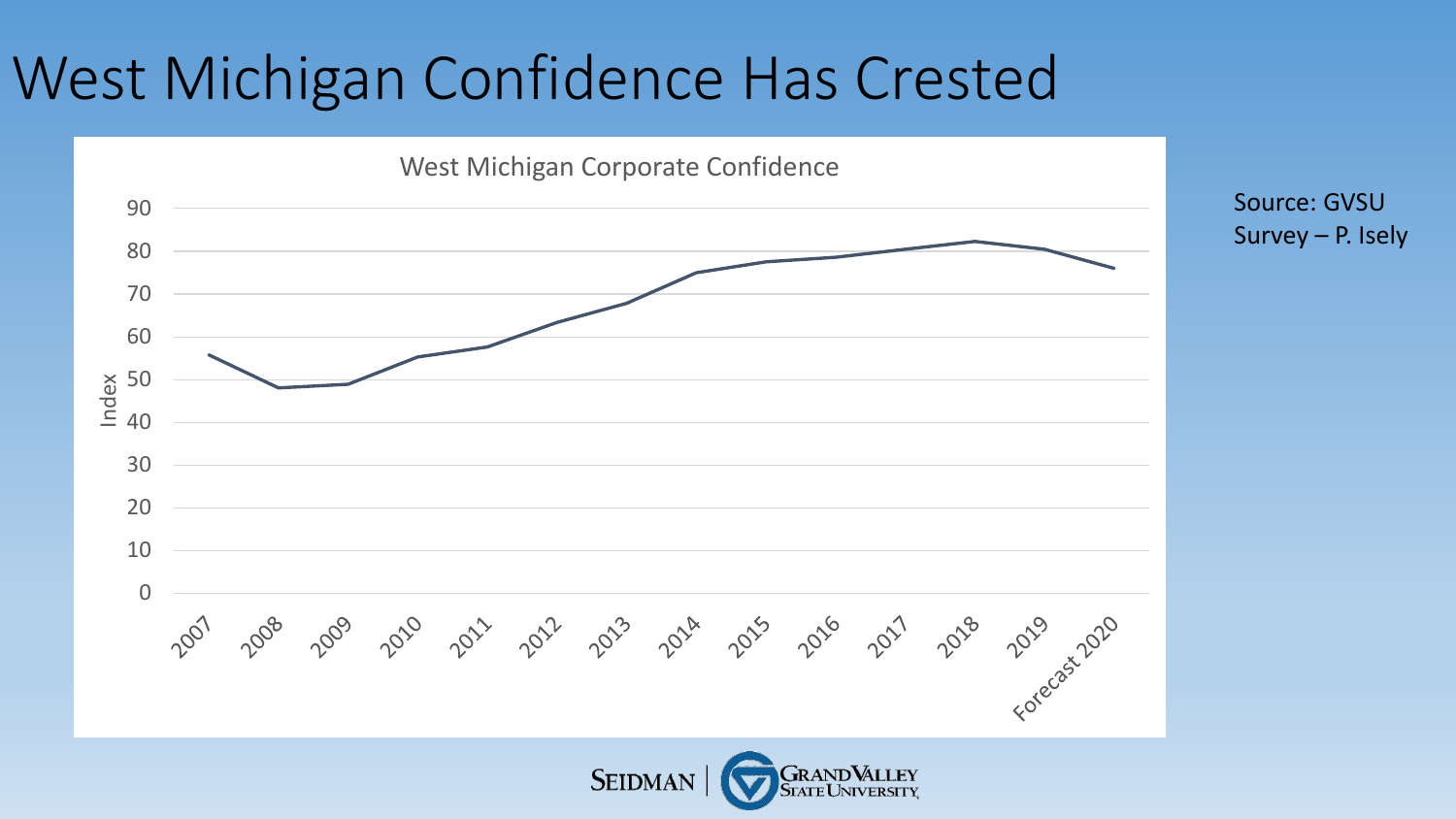# Corporate Profits Slowing



Source: BEA – Transformations: P. Isely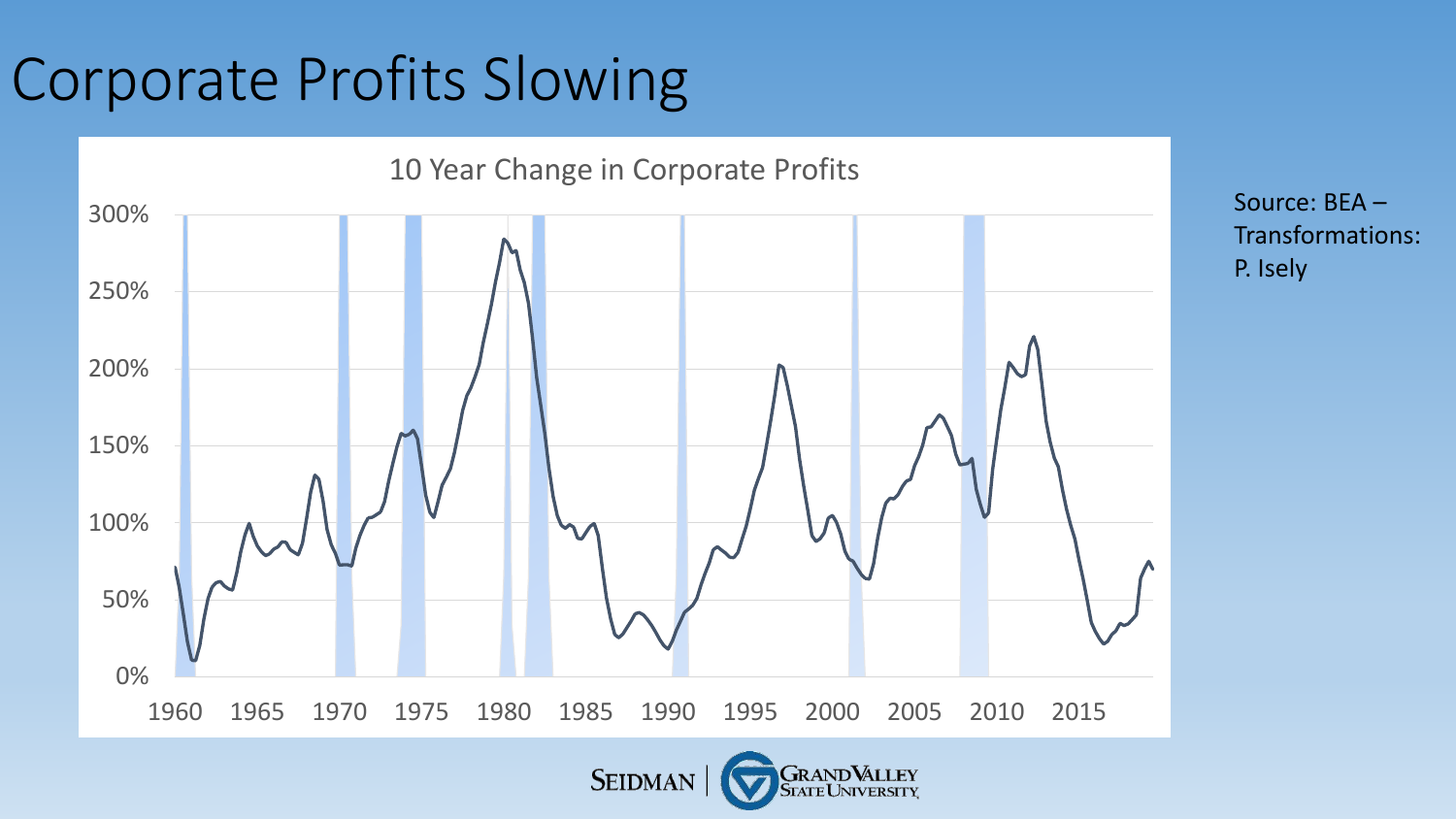# A New Wave Building?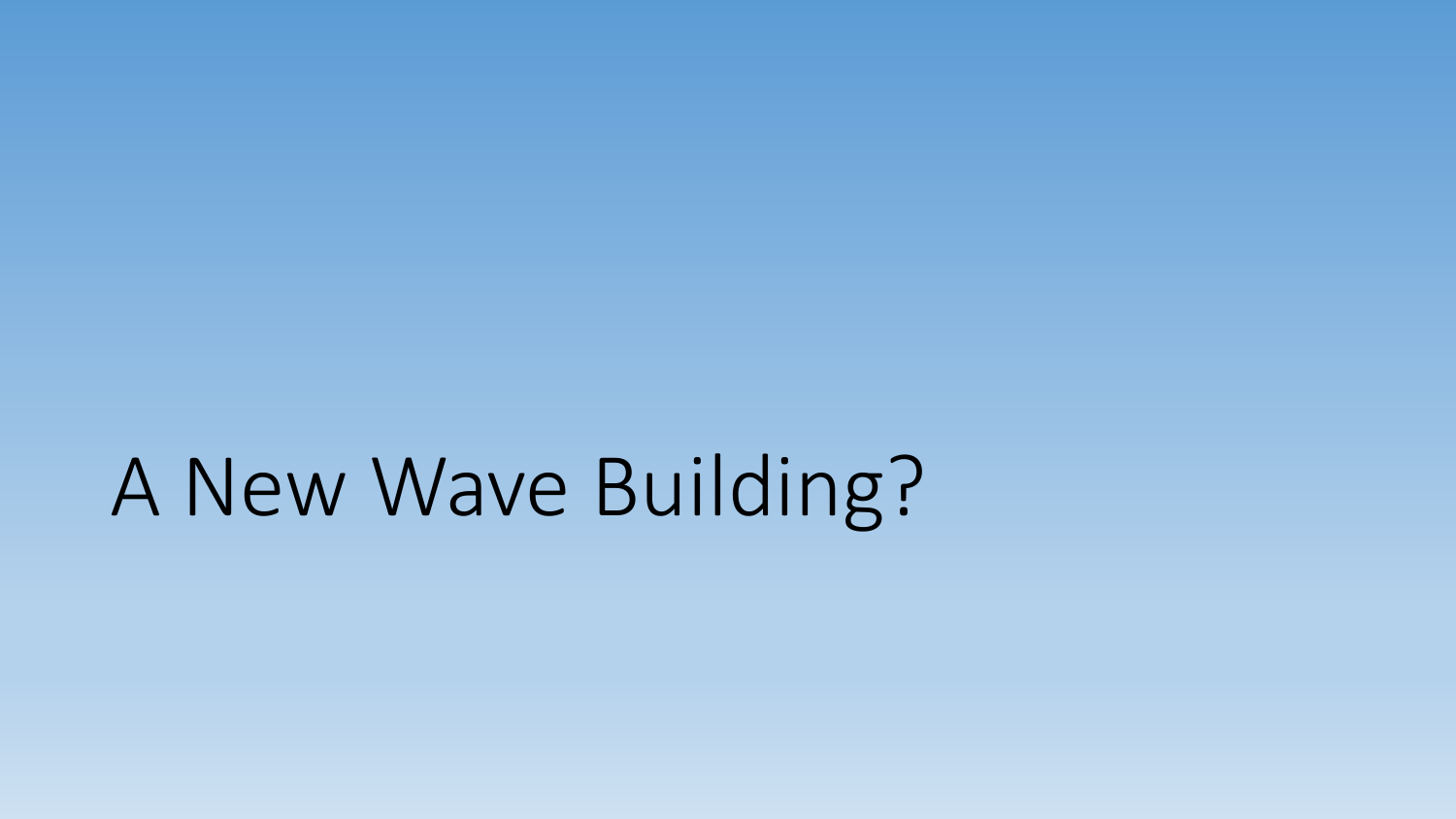## Federal Reserve - Easing



Source: Federal Reserve Board of Governors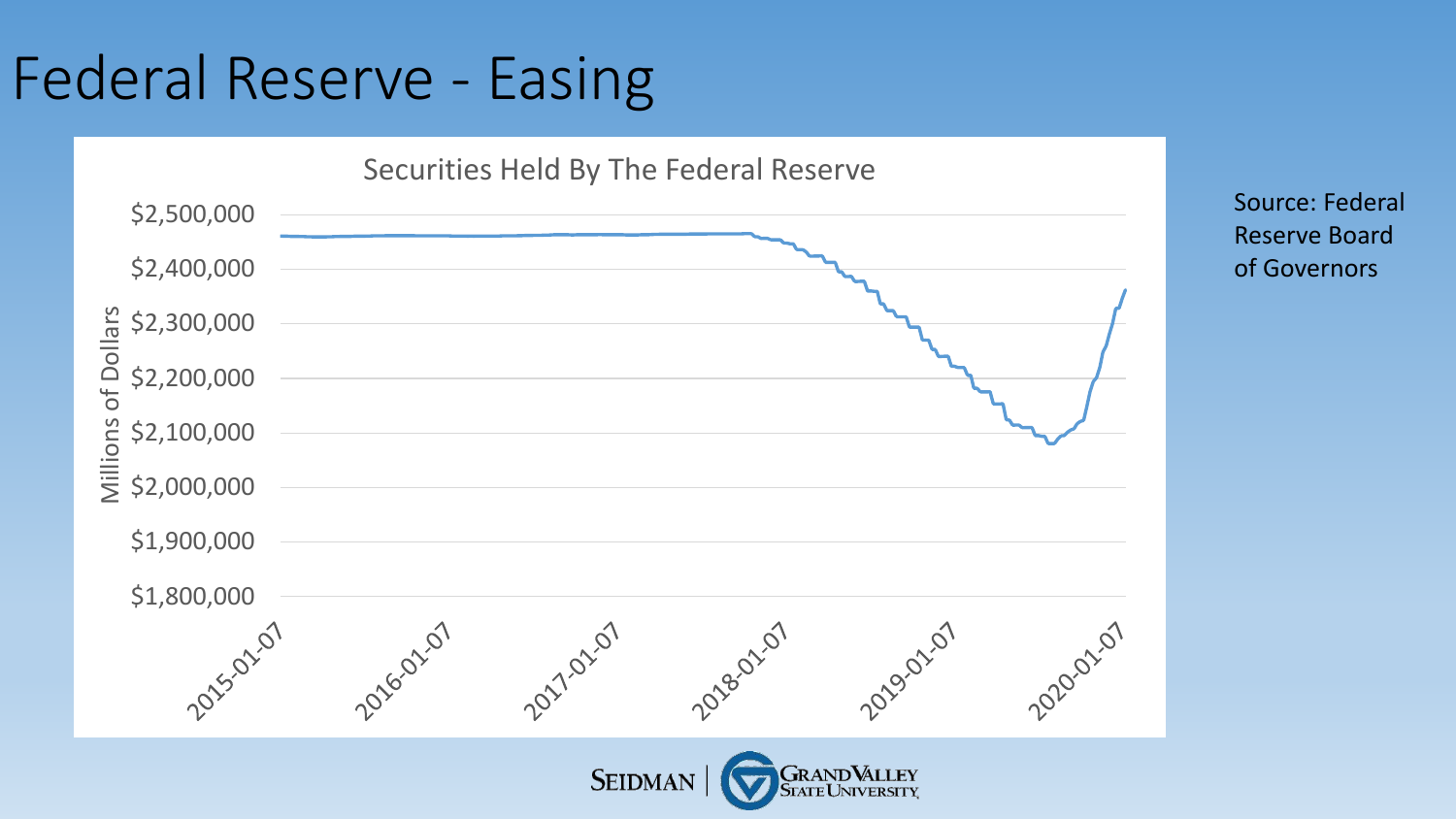### Trade Expectations - Cautious

Anticipated Change in Exports 2020 vs 2019 Expectations

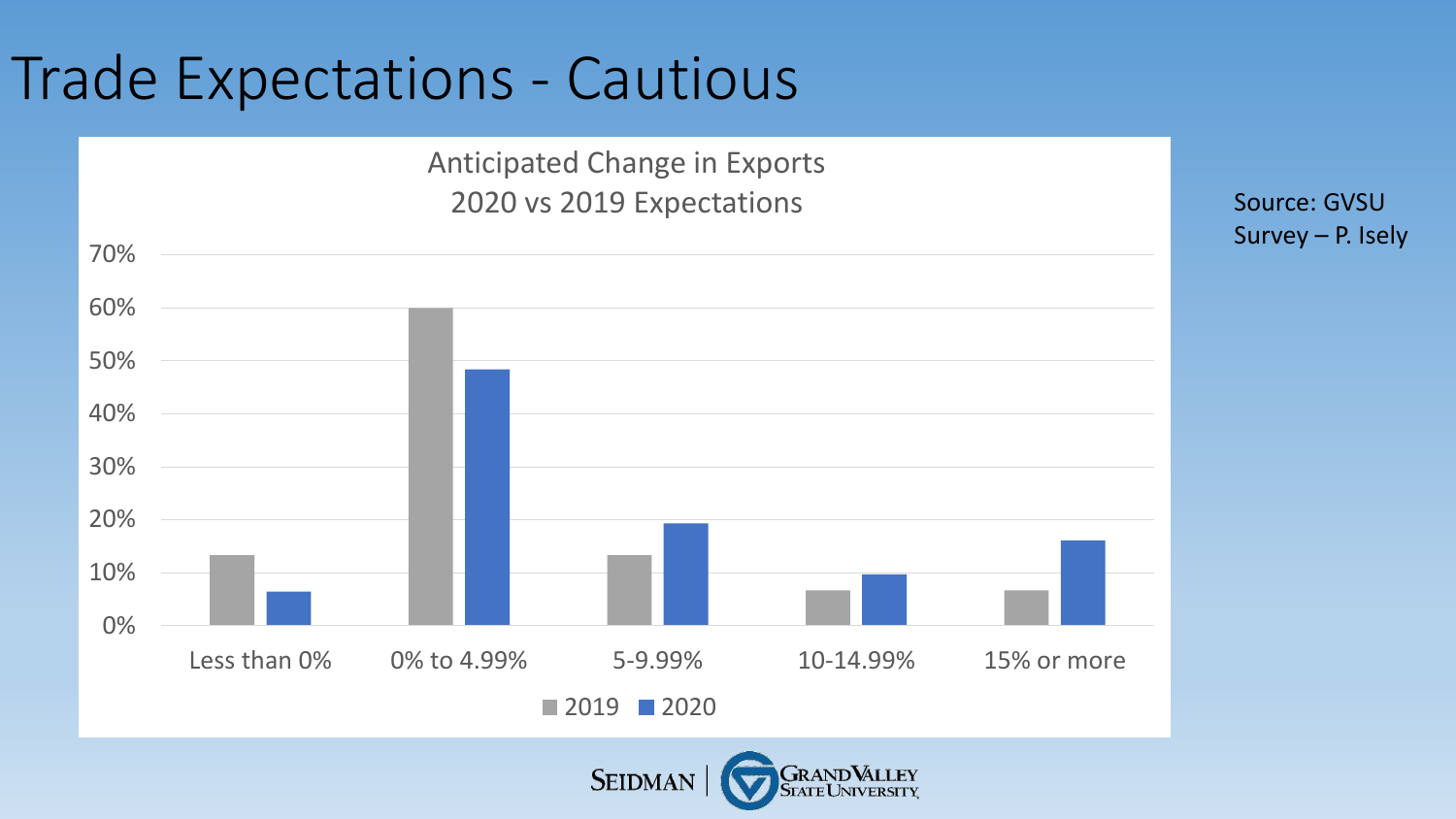## Muskegon Availability of Workers Increasing



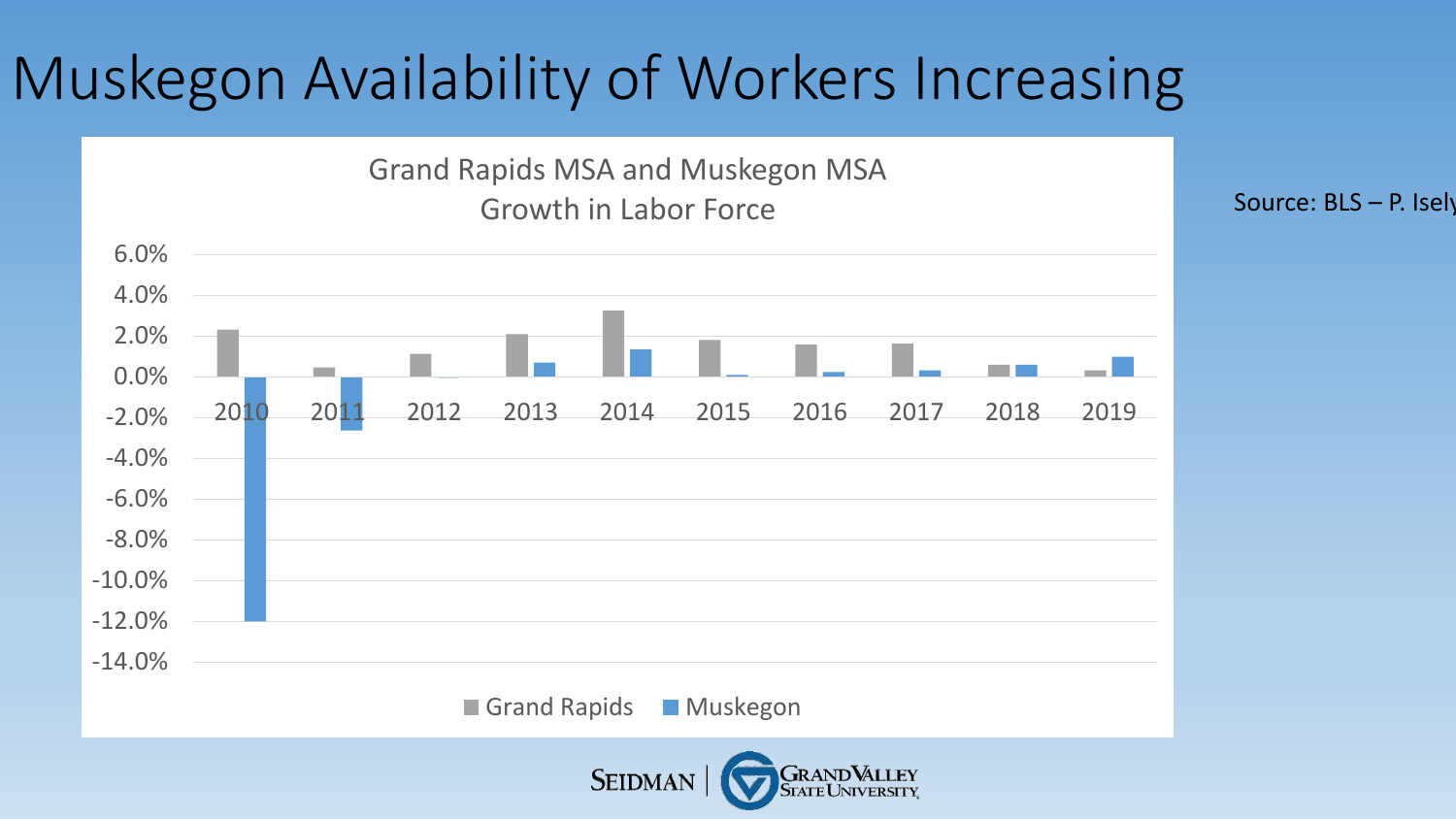## Housing Prices Starting to Rise Faster than Income in Muskegon



**RANDVALLEY SEIDMAN** 

Source: L. Ogura

And P. Isely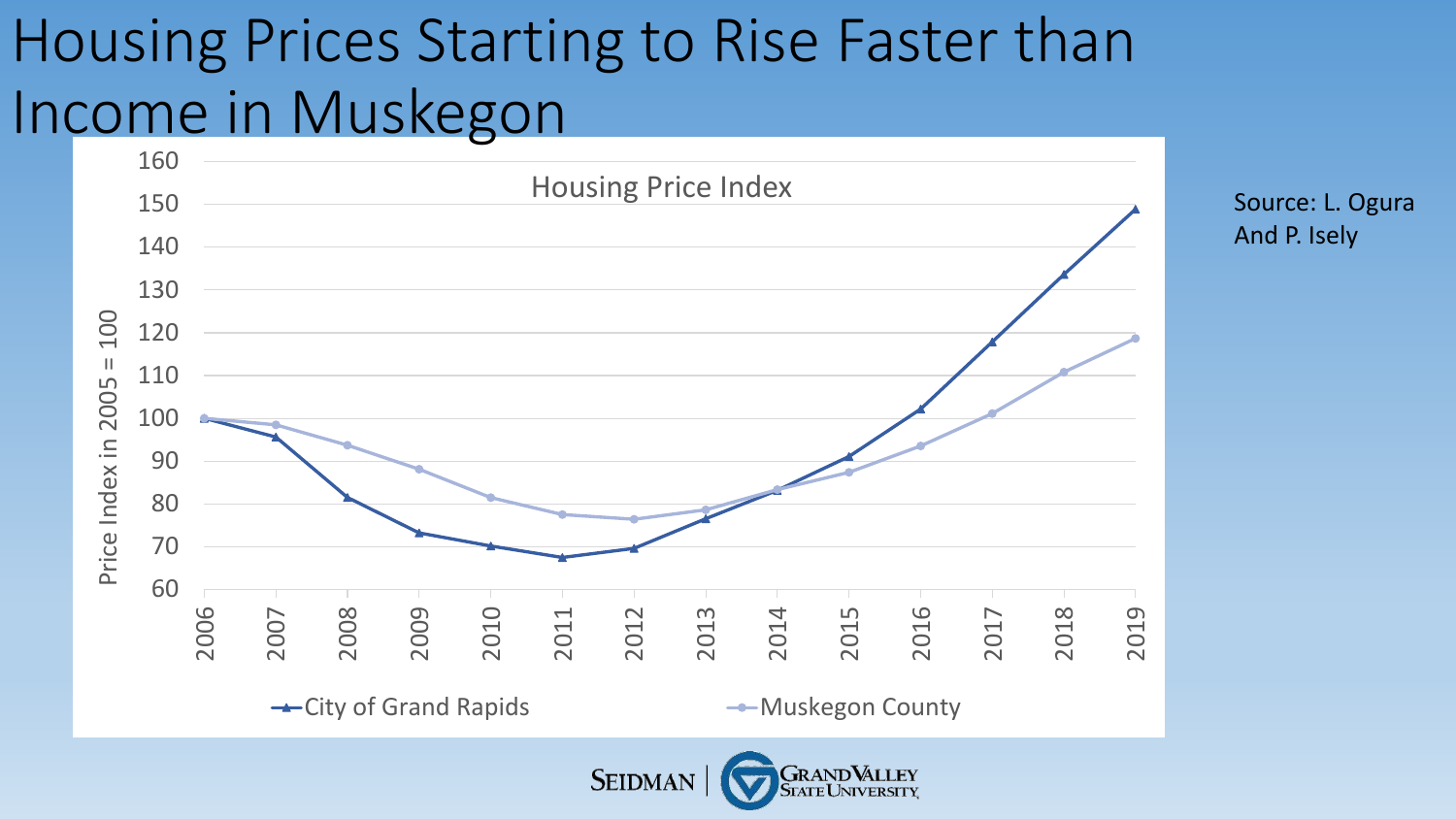# What is Unique to Muskegon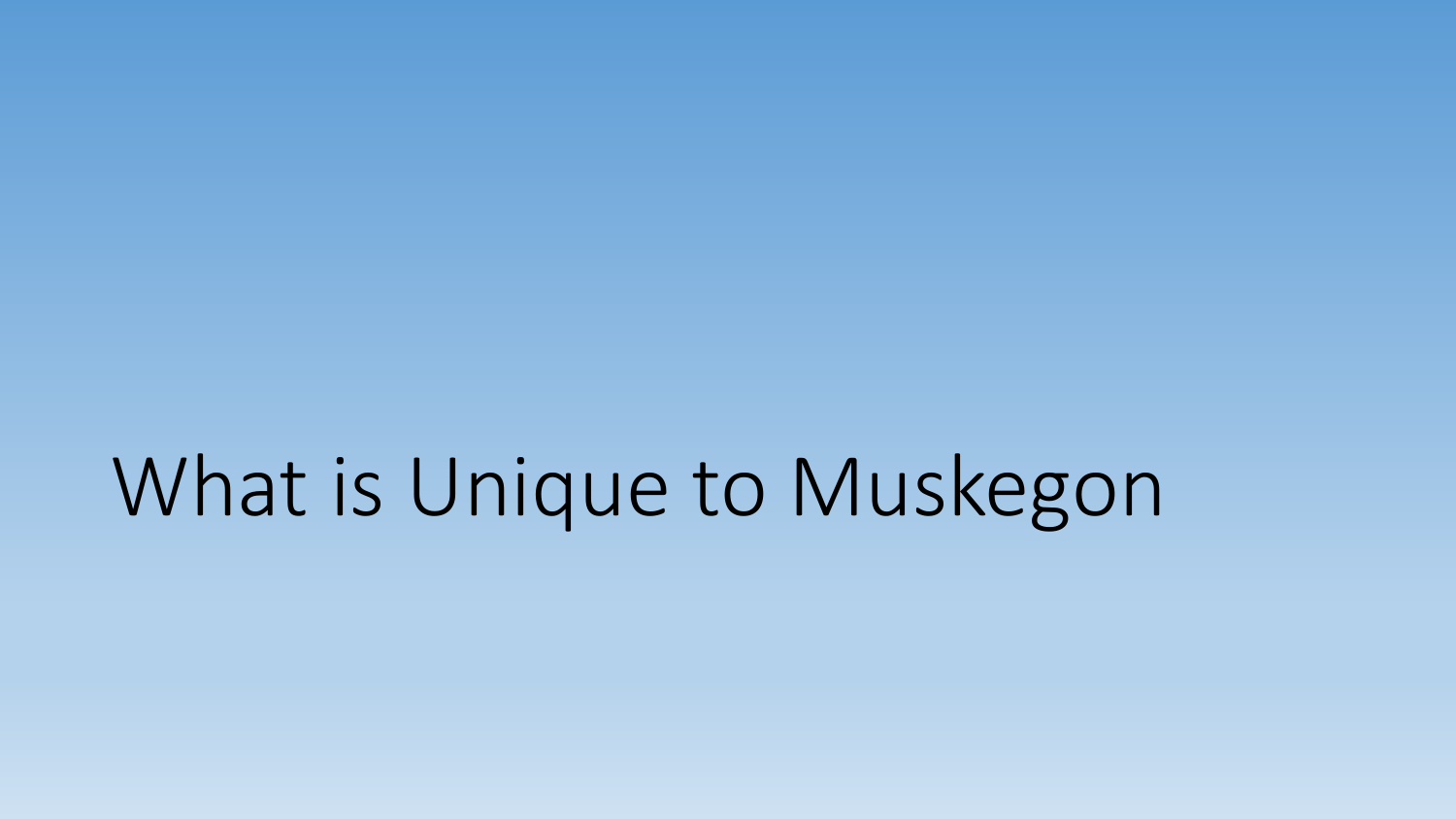### Jobs Moving Away from Manufacturing



Source: BLS – P. Isely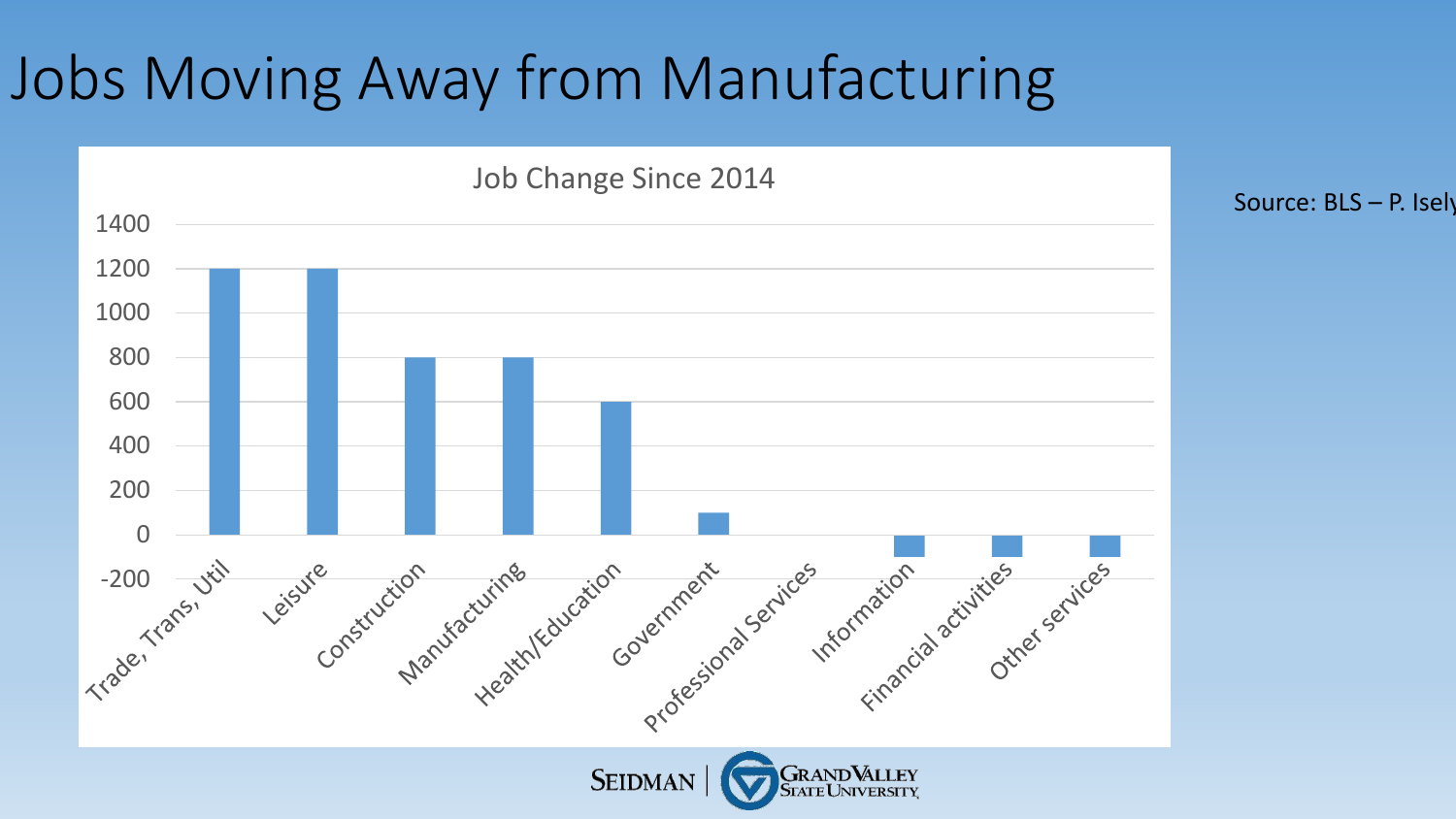# Where You Work

- Top 25 Zip Codes People Living in Muskegon Go to Work
- Grand Rapids Is Not in Top 25



Source: On the Map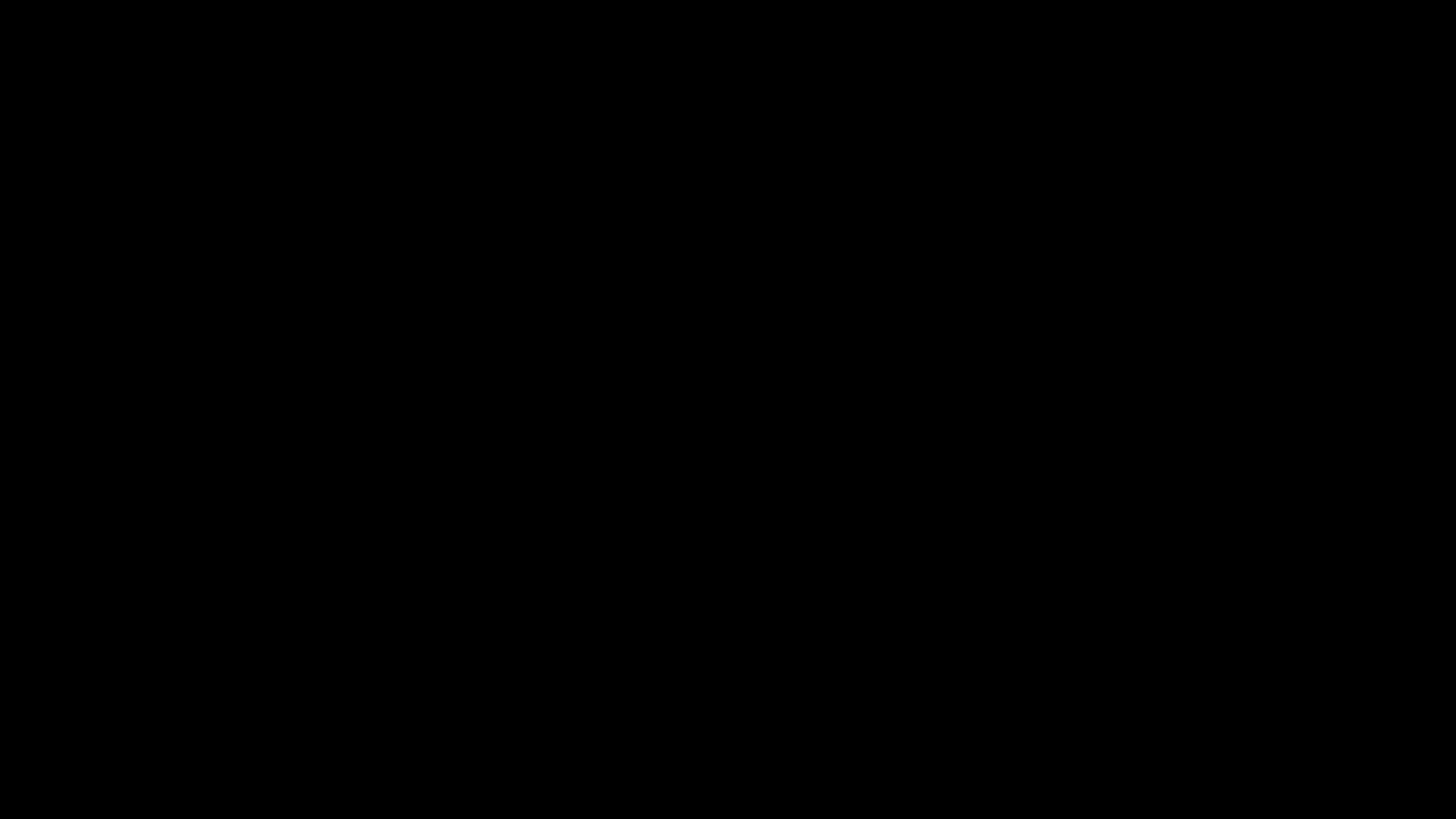### Recessions Have Changed Because of Strategy

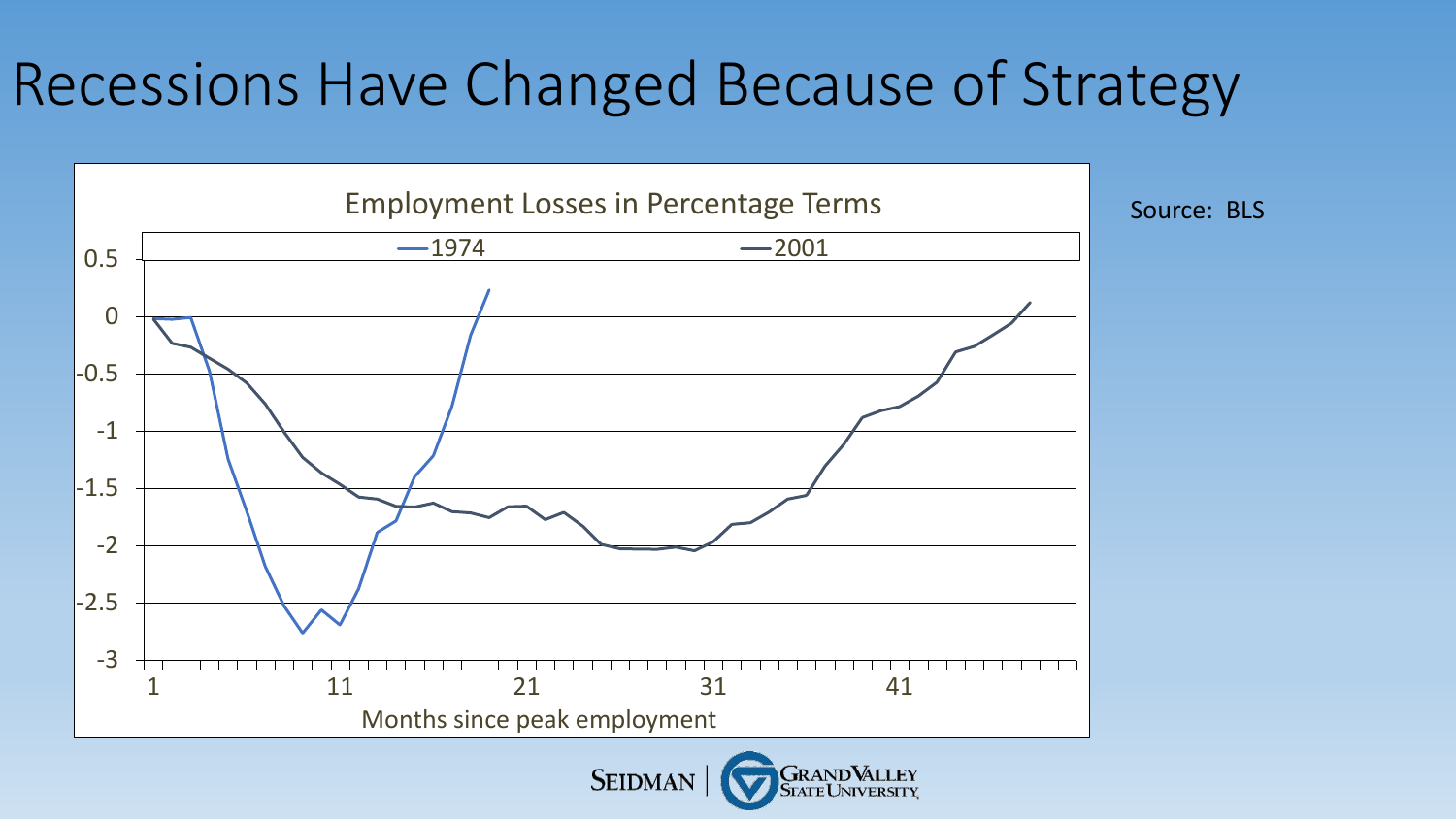### Take Away Ideas

- We are in already in a limited "recession" in some sectors of our economy primarily in manufacturing
- Muskegon has outperformed Michigan and Grand Rapids in Hours Worked
- Muskegon has underperformed Michigan and Grand Rapids in Wage Growth
- 2020 will continue the trend seen in 2019 of a general slowdown that could broaden into a wider recession
- There are too few workers to support strong growth across West Michigan
- Transactional workers need to move up the value chain to be prepared for a deeper slowdown.